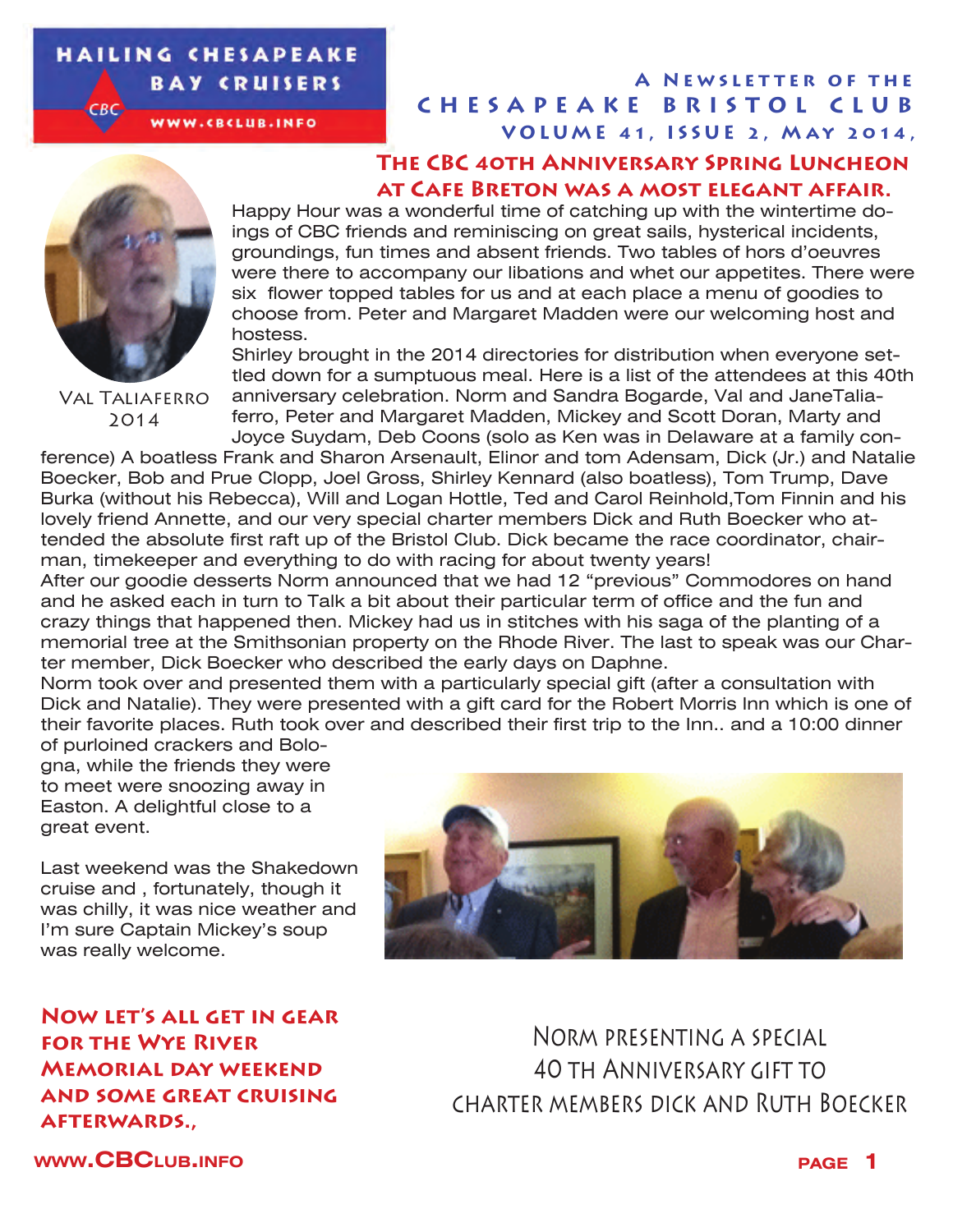herewith find a gallery of illustrious previous commodores who gathered with CBC Captains and crews on our 40th anniversary To reminisce over our good times and look forward to a new season of fun and sailing.



Elinor Adensam 2011



Joel Gross 1990



Deb Coons 2008



Dick Boecker 1882



**WILL HOTTLE** 2007



Bob Clopp 2013



PETER MADDEN 2010



Tom Finnin 1999



Norm Bogarde 1987



Mickey Doran 2012



**LOGAN HOTTLE** 2004



**TED REINHOLD** 2005

**www.CBC**LUB.INFO **page 2**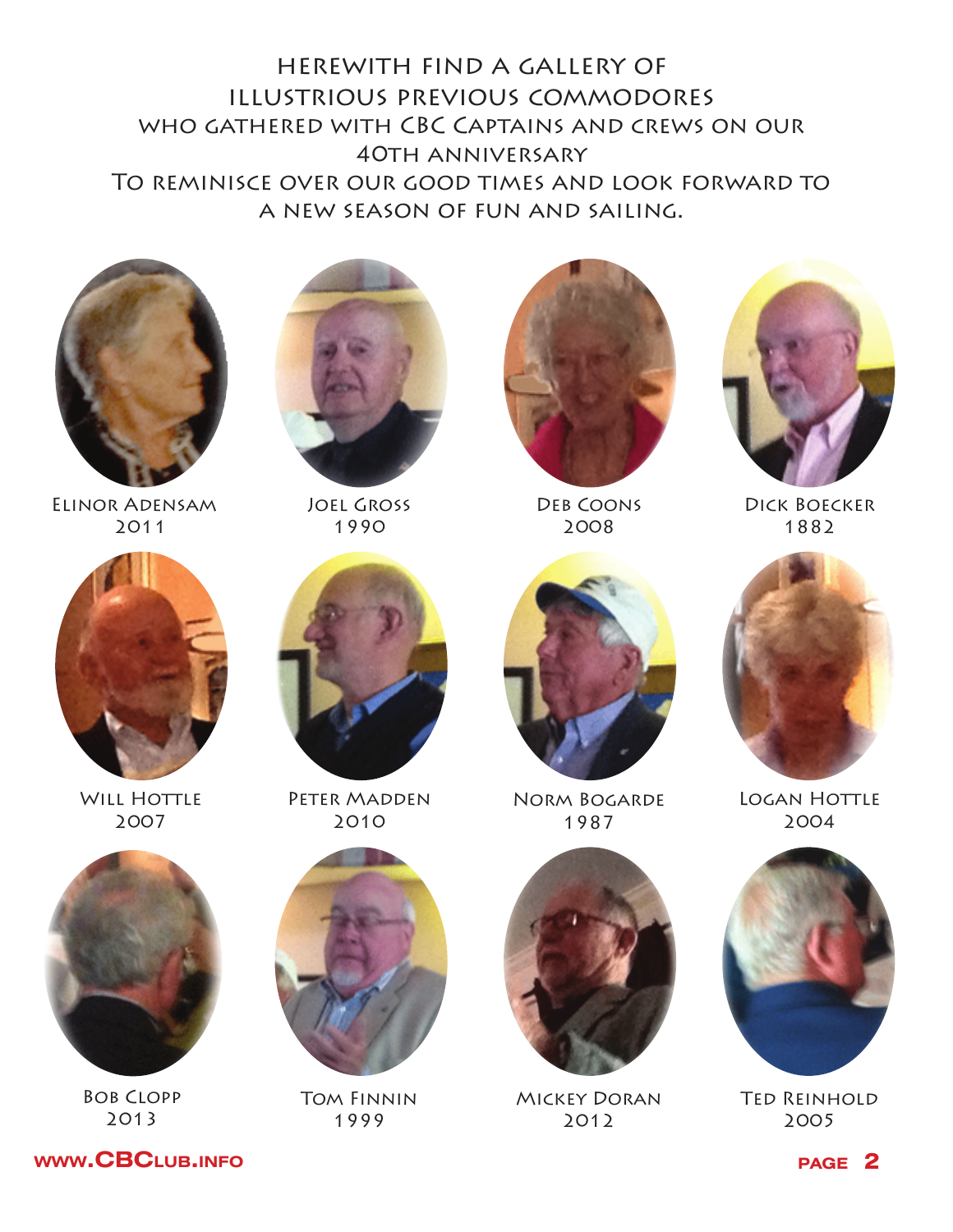

# AKA SUMMER O-LIMP-ICS

No reservations are needed Bring your family and friends. Come by Land or by Sea. Make sure to fly your burgees.

**THE WYE ISLAND NRMA LODGE** is on Granary Creek.

N 38.53.20 & W 76.08.36

**ON SATURDAY MAY 24** the festivities and shore side activities will start 1400

Charcoal grilles & picnic tables are available next to the lodge, a family movie will be shown in the lodge. Lots of good get acquainted and socializing time.

**SUNDAY MAY 25:** All kinds of wonderful activities. On the water: a Silly Boat Inspection and a Model Sailboat race (you build 'em) . Ashore there will be an art event, a Geohunt, a Trivia Contest, Knot tying, Baseball Toss and the Challenging Ski Walk (don't get the giggles).

**BYOB HAPPY HOUR In the late afternoon. If you are brave, you can pur**chase the delicious and famous EYC Rum Punch.

**DINNER THAT EVENING** under the Pavilion will feature Barbecued Chicken and Beans and Pot Luck Supper. Everyone please bring one of your best dishes to share: a hors d'oeuvre, veggie, side dish, salad or dessert and we'll really feast! After dinner there will be awards and story telling.

Volunteers will be needed to help run the games, organize the dinner and clean up. Give the folks below a call if you can help. These are the folks from the sponsoring yacht clubs who have set this wonderful event up.

**EASTPORT YACHT CLUB** EYC: Bob Arias 410-925-3033 **MAGOTHY RIVER SAILING ASSOCIATION** MRSA: Debbie Lund, 410-392-0332 **CHESAPEAKE BRISTOL CLUB** CBC: Mark Johnson, 703-409-4605

**GREAT NEWS!** Your Family Pooches are welcome as long as they remain outside the buildings and you clean up after them and keep them leashed at all times.

#### **\$25.00 per person (\$10 for those folks under 12)** and the

fee will be collected on Sunday. This covers the entire rental of the facilities for the weekend, use of the lodge and facilities and equipment and the wonderful Chicken and Beans at dinner and the cold water available all day and evening.